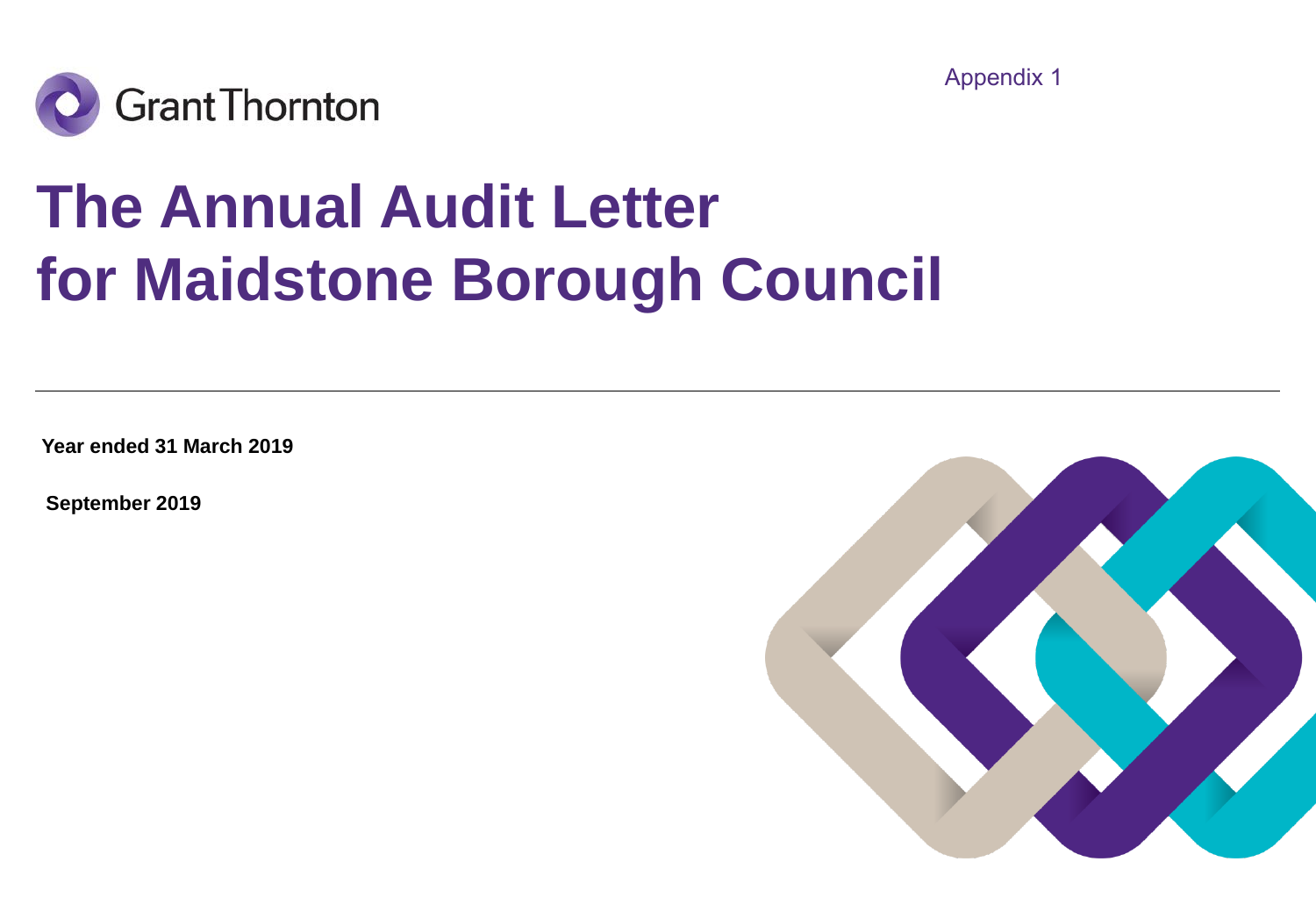# **Contents**

# $\overline{\mathbf{o}}\overline{\mathbf{o}}\overline{\mathbf{o}}$ ılılı

**Your key Grant Thornton team members are:**

#### Elizabeth Jackson Key Audit Partner T: 020 7728 3329 E: elizabeth.l.Jackson@uk.gt.com

Tina James

Audit Manager T: 020 7728 3307 E: tina.b.james@uk.gt.com

| <b>Section</b> |                                      | Page |
|----------------|--------------------------------------|------|
|                | 1. Executive Summary                 |      |
|                | 2. Audit of the Financial Statements | 5    |
|                | 3. Value for Money conclusion        |      |

### **Appendices**

A Reports issued and fees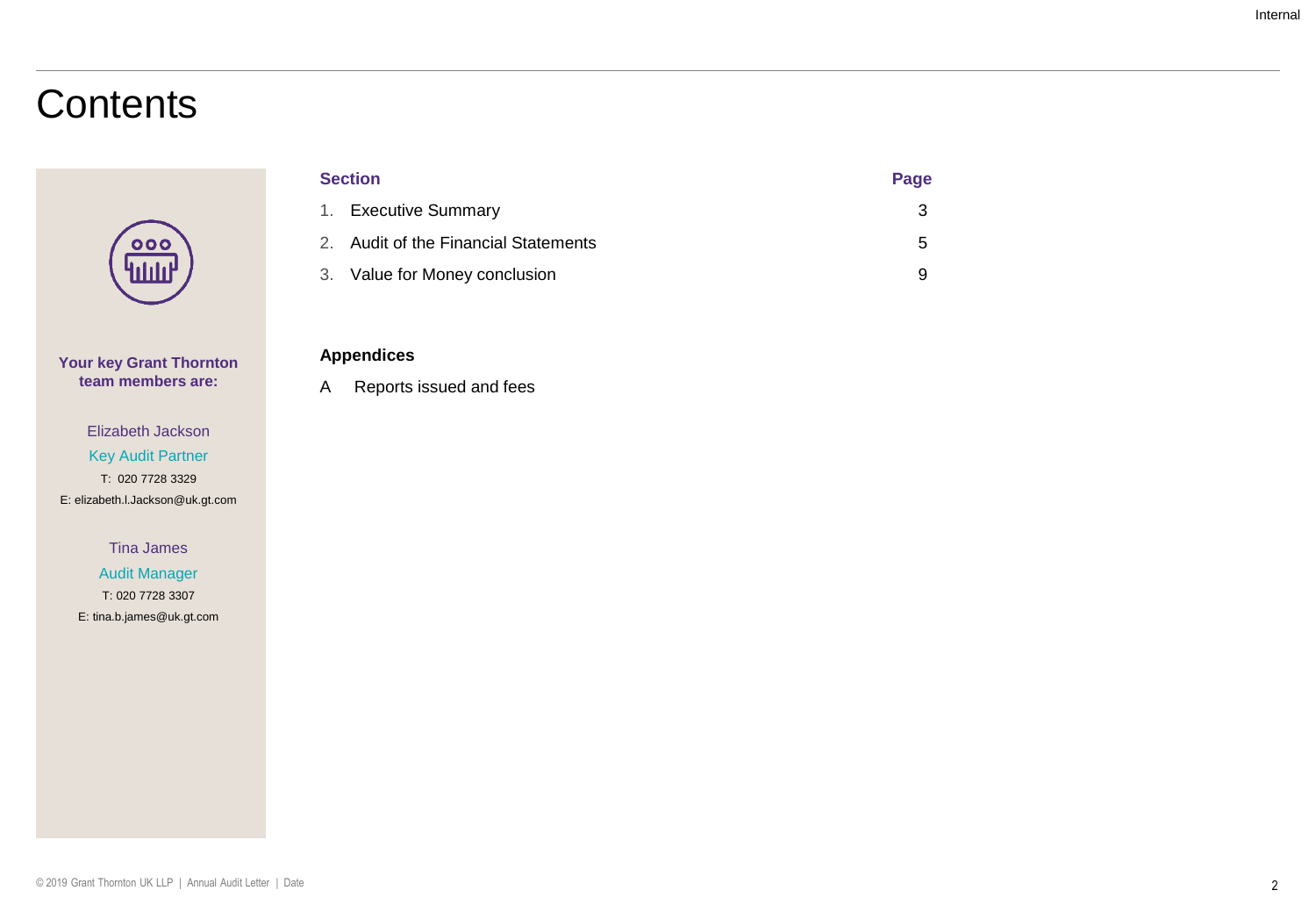# Executive Summary

### Purpose

Our Annual Audit Letter (Letter) summarises the key findings arising from the work that we have carried out at Maidstone Borough Council ( the Council) for the year ended 31 March 2019.

This Letter is intended to provide a commentary on the results of our work to the Council and external stakeholders, and to highlight issues that we wish to draw to the attention of the public. In preparing this Letter, we have followed the National Audit Office (NAO)'s Code of Audit Practice and Auditor Guidance Note (AGN) 07 – 'Auditor Reporting'. We reported the detailed findings from our audit work to the Council's Audit, Governance and Standards Committee as those charged with governance in our Audit Findings Report on 20 July 2019 and updated on 15 August 2019 with the final findings of the audit.

### Respective responsibilities

We have carried out our audit in accordance with the NAO's Code of Audit Practice, which reflects the requirements of the Local Audit and Accountability Act 2014 (the Act). Our key responsibilities are to:

- give an opinion on the Council's financial statements (section two)
- assess the Council's arrangements for securing economy, efficiency and effectiveness in its use of resources (the value for money conclusion) (section three).

In our audit of the Council's financial statements, we comply with International Standards on Auditing (UK) (ISAs) and other guidance issued by the NAO.

#### Our work

| <b>Materiality</b>                           | We determined materiality for the audit of the Council's financial statements to be £1,800,000, which is 2% of the Council's gross<br>expenditure. |
|----------------------------------------------|----------------------------------------------------------------------------------------------------------------------------------------------------|
| <b>Financial Statements opinion</b>          | We gave an unqualified opinion on the Council's financial statements on 16 August 2019.                                                            |
| <b>Whole of Government Accounts</b><br>(WGA) | We completed work on the Council's consolidation return following guidance issued by the NAO.                                                      |
| Use of statutory powers                      | We did not identify any matters which required us to exercise our additional statutory powers.                                                     |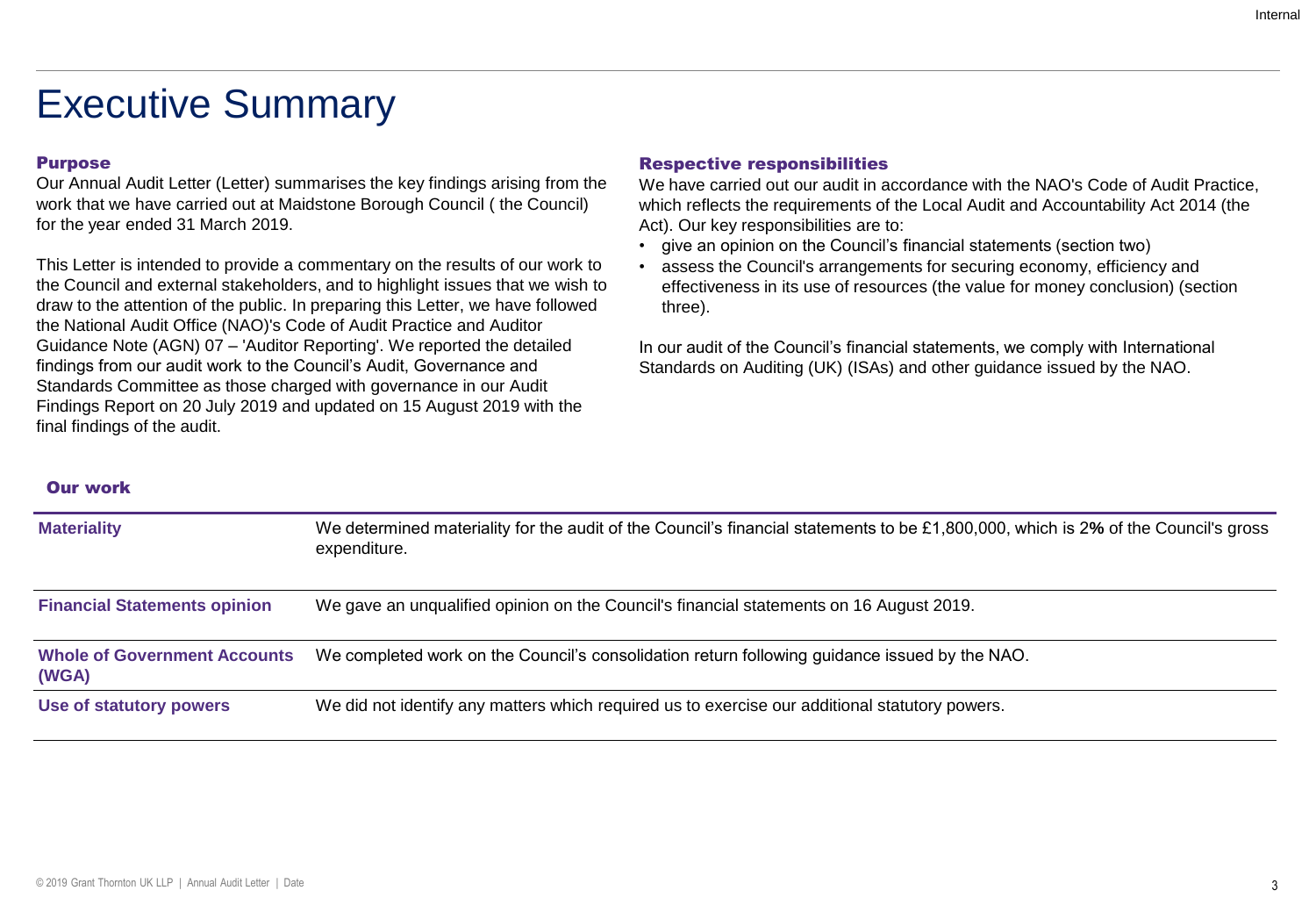# Executive Summary

| <b>Value for Money arrangements</b> | We were satisfied that the Council put in place proper arrangements to ensure economy, efficiency and effectiveness in its use of<br>resources. We reflected this in our audit report to the Council on 16 August 2019.                                                                                                           |
|-------------------------------------|-----------------------------------------------------------------------------------------------------------------------------------------------------------------------------------------------------------------------------------------------------------------------------------------------------------------------------------|
| <b>Certification of Grants</b>      | We also carry out work to certify the Council's Housing Benefit subsidy claim on behalf of the Department for Work and Pensions.<br>Our work on this claim is not yet complete and will be finalised by 29 November 2019. We will report the results of this work to the<br>Audit, Governance and Standards Committee separately. |
| <b>Certificate</b>                  | We certified that we have completed the audit of the financial statements of Maidstone Borough Council in accordance with the<br>requirements of the Code of Audit Practice on 16 August 2019.                                                                                                                                    |

#### Working with the Council

During the year we have delivered a number of successful outcomes with you:

- Understanding your operational health through the value for money conclusion we provided you with assurance on your operational effectiveness.
- Sharing our insight we provided regular audit committee updates covering best practice.

We would like to record our appreciation for the assistance and co-operation provided to us during our audit by the Council's staff.

> **Grant Thornton UK LLP September 2019**

Internal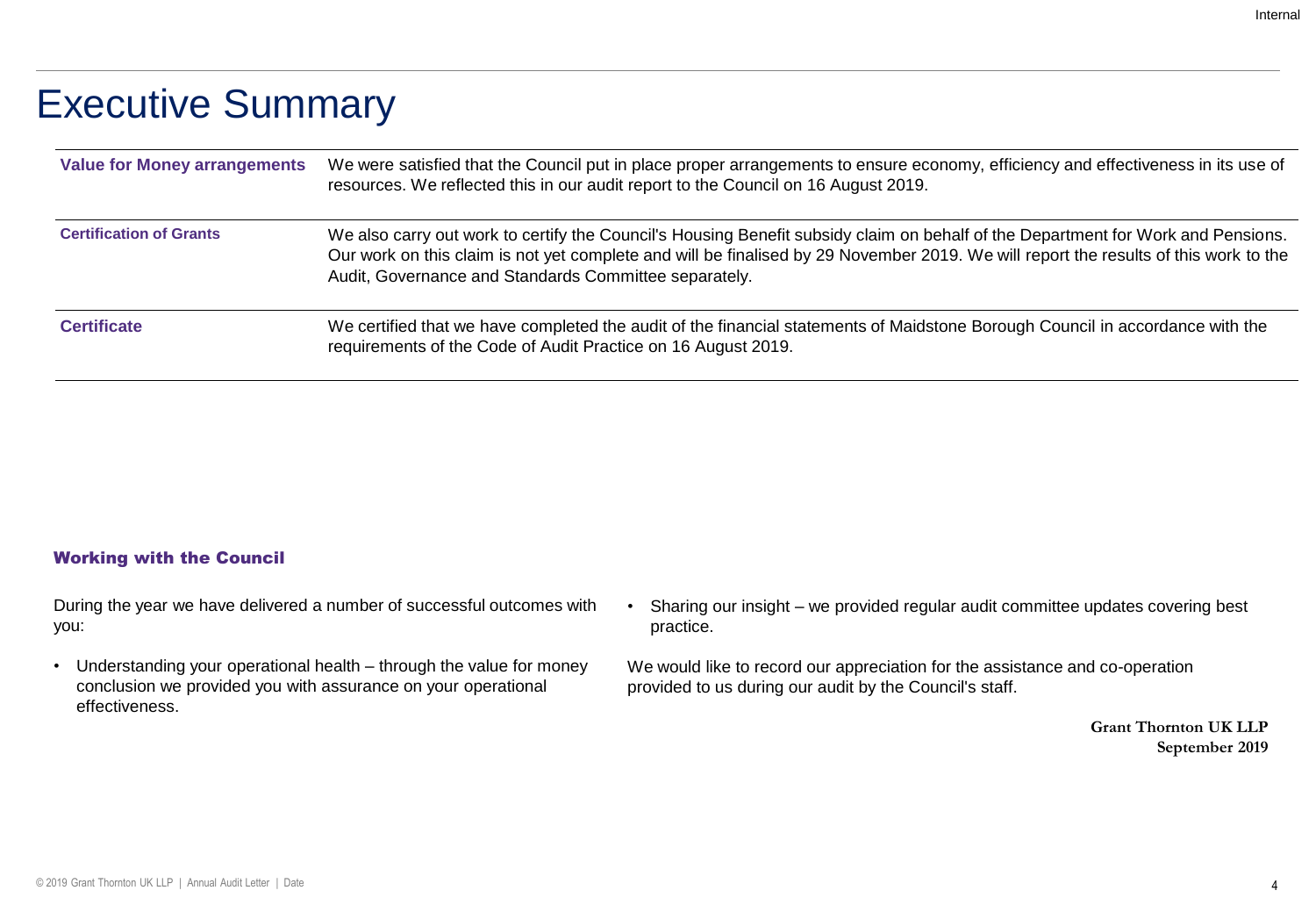# Audit of the Financial Statements

### Our audit approach

#### **Materiality**

In our audit of the Council's financial statements, we use the concept of materiality to determine the nature, timing and extent of our work, and in evaluating the results of our work. We define materiality as the size of the misstatement in the financial statements that would lead a reasonably knowledgeable person to change or influence their economic decisions.

We determined materiality for the audit of the Council's financial statements to be £1,800,000, which is 2**%** of the Council's gross expenditure. We used this benchmark as, in our view, users of the Council's financial statements are most interested in where the Council has spent its revenue in the year.

We set a lower threshold of £90,000, above which we reported errors to the Audit, Governance and Standards Committee in our Audit Findings Report.

#### The scope of our audit

Our audit involves obtaining sufficient evidence about the amounts and disclosures in the financial statements to give reasonable assurance that they are free from material misstatement, whether caused by fraud or error. This includes assessing whether:

- the accounting policies are appropriate, have been consistently applied and adequately disclosed;
- the significant accounting estimates made by management are reasonable; and
- the overall presentation of the financial statements gives a true and fair view.

We also read the remainder of the financial statements and the narrative report, annual governance statement published alongside the financial statements to check it is consistent with our understanding of the Council and with the financial statements included in the Annual Report on which we gave our opinion.

We carry out our audit in accordance with ISAs (UK) and the NAO Code of Audit Practice. We believe that the audit evidence we have obtained is sufficient and appropriate to provide a basis for our opinion.

Our audit approach was based on a thorough understanding of the Council's business and is risk based.

We identified key risks and set out overleaf the work we performed in response to these risks and the results of this work.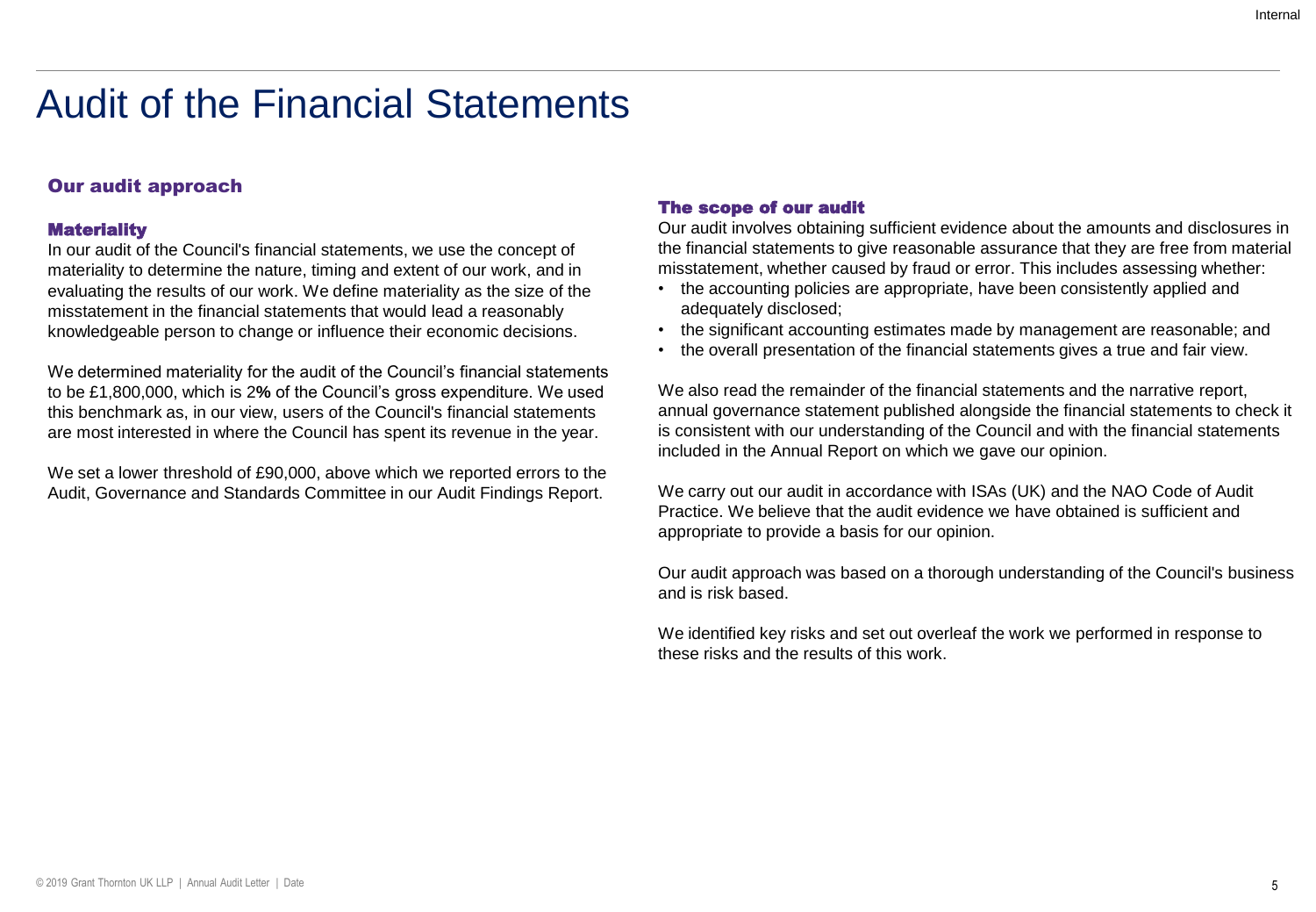# Audit of the Financial Statements

### Significant Audit Risks

These are the significant risks which had the greatest impact on our overall strategy and where we focused more of our work.

| Risks identified in our audit plan                                                                                                                                                                                                                                                                                                                                                                                                                                                                                                                                                                                                                                                                                                                                                             | How we responded to the risk                                                                                                                                                                                                                                                                                                                                                                                                                                                                                                                                                                                                                                                                                                                                                                                                                                                    | <b>Findings and conclusions</b>                                                                                                                                                                                                                                                                                                                                                                                                                                                                                                                                                                                      |
|------------------------------------------------------------------------------------------------------------------------------------------------------------------------------------------------------------------------------------------------------------------------------------------------------------------------------------------------------------------------------------------------------------------------------------------------------------------------------------------------------------------------------------------------------------------------------------------------------------------------------------------------------------------------------------------------------------------------------------------------------------------------------------------------|---------------------------------------------------------------------------------------------------------------------------------------------------------------------------------------------------------------------------------------------------------------------------------------------------------------------------------------------------------------------------------------------------------------------------------------------------------------------------------------------------------------------------------------------------------------------------------------------------------------------------------------------------------------------------------------------------------------------------------------------------------------------------------------------------------------------------------------------------------------------------------|----------------------------------------------------------------------------------------------------------------------------------------------------------------------------------------------------------------------------------------------------------------------------------------------------------------------------------------------------------------------------------------------------------------------------------------------------------------------------------------------------------------------------------------------------------------------------------------------------------------------|
| <b>Valuation of land and buildings</b><br>The Council revalues its land and buildings on a rolling five-yearly<br>basis. This valuation represents a significant estimate by<br>management in the financial statements due to the size of the<br>numbers involved and the sensitivity of this estimate to changes in<br>key assumptions. Additionally, management will need to ensure<br>the carrying value in the Council financial statements is not<br>materially different from the current value at the financial<br>statements date, where a rolling programme is used<br>We therefore identified valuation of land and buildings, particularly<br>revaluations and impairments, as a significant risk, which was one<br>of the most significant assessed risks of material misstatement | As part of our audit work we completed;<br>evaluating management's processes and assumptions for the<br>calculation of the estimate, the instructions issued to valuation<br>experts and the scope of their work<br>evaluating the competence, capabilities and objectivity of the<br>valuation expert<br>discussing with the valuer the basis on which the valuation was<br>carried out<br>challenging the information and assumptions used by the valuer to<br>assess completeness and consistency with our understanding<br>testing revaluations made during the year to see if they had been<br>input correctly into the Council's asset register<br>evaluating the assumptions made by management for those<br>assets not revalued during the year and how management has<br>satisfied themselves that these are not materially different to<br>current value at year end. | Our work identified an error totalling<br>£905k due to the Council's treatment of<br>the depreciation charged in the year on<br>assets that have been revalued in the<br>year. The draft accounts included the<br>10 months of depreciation charged<br>between April 2018 and January 2019<br>as part of the NBV of the assets. The<br>Code requires this amount to be<br>removed from the NBV as the<br>revaluation should remove the<br>accumulated depreciation as the new<br>value is added to the asset register.<br>Our work did not identify any other<br>findings in relation to the valuation of<br>assets. |
| <b>Management override of internal controls</b><br>Under ISA (UK) 240 there is a non-rebuttable presumed risk that<br>the risk of management over-ride of controls is present in all<br>entities. The Council faces external scrutiny of its spending and<br>this could potentially place management under undue pressure<br>in terms of how they report performance.<br>We therefore identified management override of control, in<br>particular journals, management estimates and transactions<br>outside the course of business as a significant risk, which was<br>one of the most significant assessed risks of material<br>misstatement.                                                                                                                                                | As part of our audit work we completed;<br>evaluating the design effectiveness of management controls over<br>journals<br>analysing the journals listing and determine the criteria for selecting<br>high risk unusual journals<br>testing unusual journals recorded during the year and after the draft<br>accounts stage for appropriateness and corroboration<br>gaining an understanding of the accounting estimates and critical<br>judgements applied made by management and consider their<br>reasonableness with regard to corroborative evidence<br>evaluating the rationale for any changes in accounting policies,<br>estimates or significant unusual transactions.                                                                                                                                                                                                 | Our audit work has not identified any<br>issues in respect of management<br>override of controls.                                                                                                                                                                                                                                                                                                                                                                                                                                                                                                                    |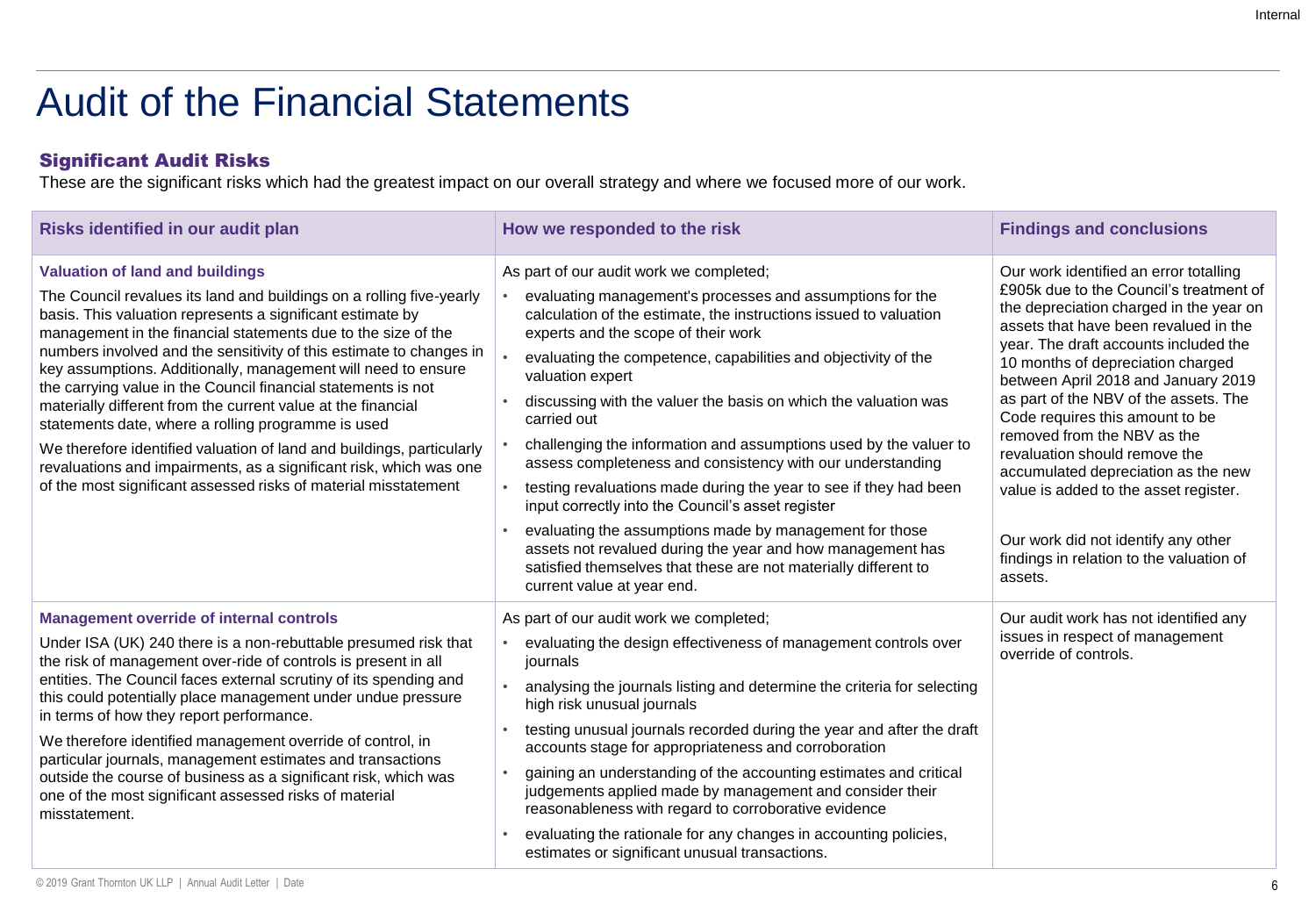#### Internal

# Audit of the Financial Statements

### Significant Audit Risks - continued

These are the risks which had the greatest impact on our overall strategy and where we focused more of our work.

| Risks identified in our audit plan                                                                                                                                                                                                                                                                                                                                                                                                                                                                                                                                                                                                                                     | How we responded to the risk                                                                                                                                                                                                                                                                                                                                                                                                                                                                                                                                                                                                                                                                                                                                                                                                                                                                                                                                                                 | <b>Findings and conclusions</b>                                                                                                                                                                                                                                                                                                         |
|------------------------------------------------------------------------------------------------------------------------------------------------------------------------------------------------------------------------------------------------------------------------------------------------------------------------------------------------------------------------------------------------------------------------------------------------------------------------------------------------------------------------------------------------------------------------------------------------------------------------------------------------------------------------|----------------------------------------------------------------------------------------------------------------------------------------------------------------------------------------------------------------------------------------------------------------------------------------------------------------------------------------------------------------------------------------------------------------------------------------------------------------------------------------------------------------------------------------------------------------------------------------------------------------------------------------------------------------------------------------------------------------------------------------------------------------------------------------------------------------------------------------------------------------------------------------------------------------------------------------------------------------------------------------------|-----------------------------------------------------------------------------------------------------------------------------------------------------------------------------------------------------------------------------------------------------------------------------------------------------------------------------------------|
| Valuation of pension fund net liability<br>The Council's pension fund net liability, as reflected in its balance<br>sheet as the net defined benefit liability, represents a significant<br>estimate in the financial statements.<br>The pension fund net liability is considered a significant estimate<br>due to the size of the numbers involved (£77 million in the<br>Council's balance sheet) and the sensitivity of the estimate to<br>changes in key assumptions.<br>We therefore identified valuation of the Council's pension fund net<br>liability as a significant risk, which was one of the most significant<br>assessed risks of material misstatement. | As part of our audit work we completed;<br>updating our understanding of the processes and controls put in place by<br>management to ensure that the Council's pension fund net liability is not<br>materially misstated and evaluate the design of the associated controls;<br>evaluating the instructions issued by management to their management<br>expert (an actuary) for this estimate and the scope of the actuary's work;<br>assessing the competence, capabilities and objectivity of the actuary who<br>carried out the Council's pension fund valuation;<br>assessing the accuracy and completeness of the information provided by<br>the Council to the actuary to estimate the liability;<br>testing the consistency of the pension fund asset and liability and<br>disclosures in the notes to the core financial statements with the actuarial<br>report from the actuary; and<br>undertaking procedures to confirm the reasonableness of the actuarial<br>assumptions made. | We reviewed the potential impact<br>of the McCloud judgement on the<br>pension fund net liability. We are<br>satisfied that this has not<br>resulted in a material difference<br>in the 2018/19 accounts.<br>Our audit work has not identified<br>any other issues in respect of the<br>valuation of the pension fund net<br>liability. |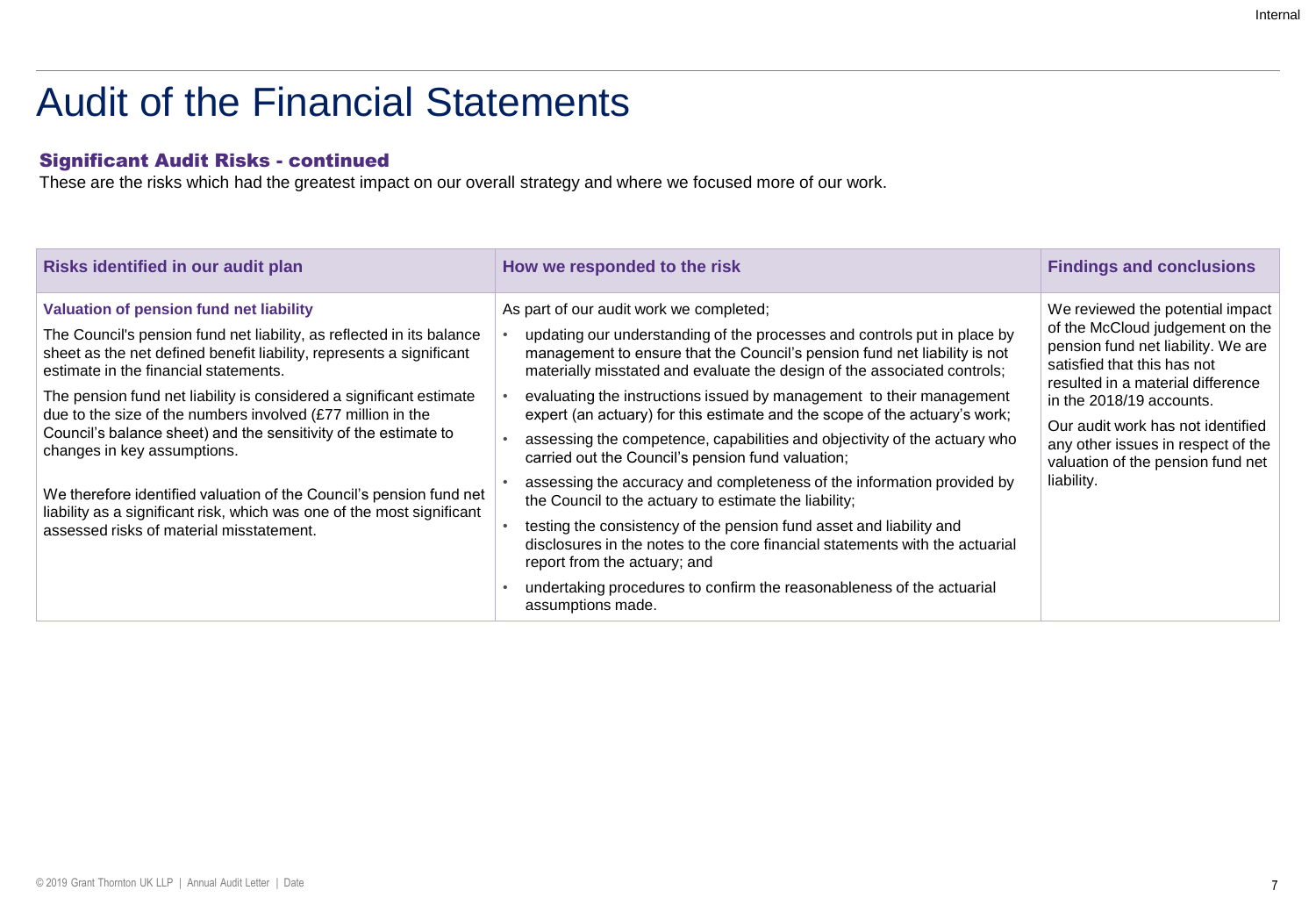# Audit of the Financial Statements

#### Audit opinion

We gave an unqualified opinion on the Council's financial statements on 16 August 2019.

#### Preparation of the financial statements

The Council presented us with draft financial statements in accordance with the national deadline, however amendments were made by the Council to this initial draft prior to the start of the audit fieldwork.

#### Issues arising from the audit of the financial statements

We reported the key issues from our audit to the Council's Audit, Governance and Standards Committee on 30 July 2019.

#### Annual Governance Statement and Narrative Report

We are required to review the Council's Annual Governance Statement and Narrative Report.

Both documents were prepared in line with the CIPFA Code and relevant supporting guidance. We confirmed that both documents were consistent with the financial statements prepared by the Council and with our knowledge of the Council.

#### Whole of Government Accounts (WGA)

We carried out work on the Council's Data Collection Tool in line with instructions provided by the NAO . We issued an assurance statement which confirmed the Council was below the audit threshold/did not identify any issues for the group auditor to consider on 16 August 2019.

#### Other statutory powers

We also have additional powers and duties under the Act, including powers to issue a public interest report, make written recommendations, apply to the Court for a declaration that an item of account is contrary to law, and to give electors the opportunity to raise questions about the Council's accounts and to raise objections received in relation to the accounts.

#### Certificate of closure of the audit

We certified that we have completed the audit of the financial statements of Maidstone Borough Council in accordance with the requirements of the Code of Audit Practice on 16 August 2019.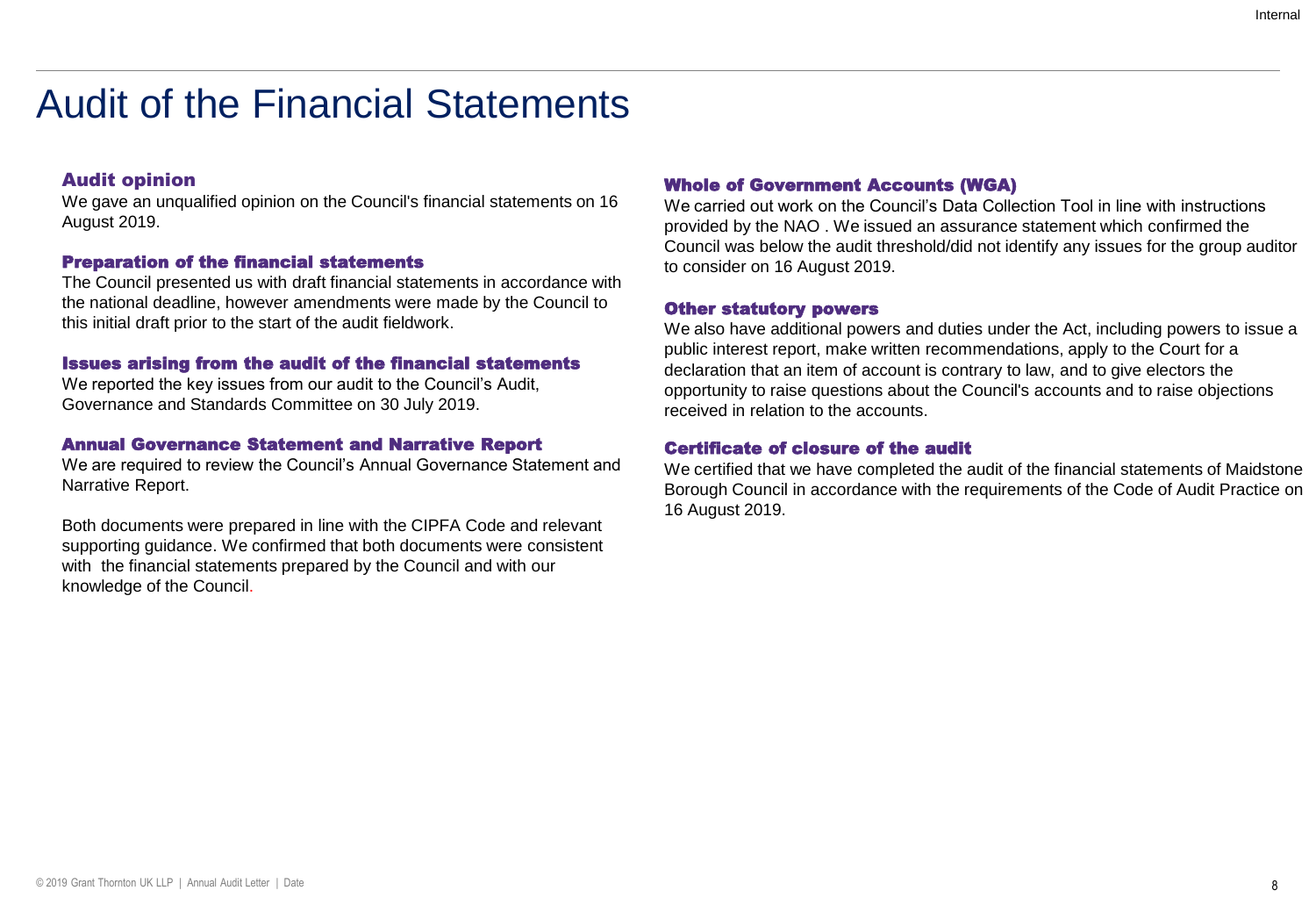# Value for Money conclusion

### **Background**

We carried out our review in accordance with the NAO Code of Audit Practice, following the guidance issued by the NAO in November 2017 which specified the criterion for auditors to evaluate:

*In all significant respects, the audited body takes properly informed decisions and deploys resources to achieve planned and sustainable outcomes for taxpayers and local people.* 

#### Key findings

Our first step in carrying out our work was to perform a risk assessment and identify the risks where we concentrated our work.

The risks we identified and the work we performed are set out overleaf.

#### Overall Value for Money conclusion

We are satisfied that in all significant respects the Council put in place proper arrangements to secure economy, efficiency and effectiveness in its use of resources for the year ending 31 March 2019.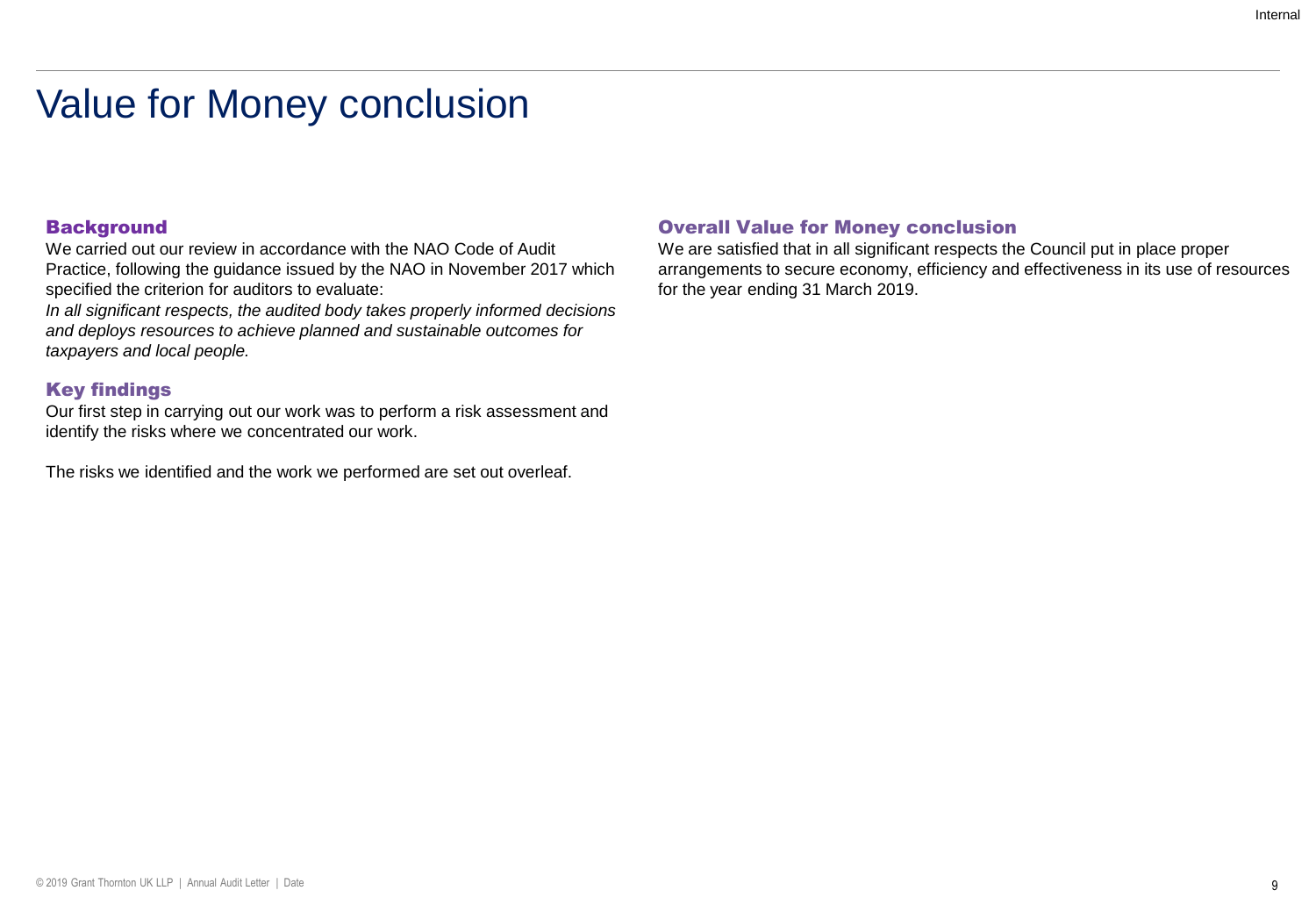# Value for Money conclusion

### Value for Money Risks

| <b>Risks identified in our</b><br>audit plan                                                                                                                                                                                                             | How we responded to the risk                                                                                                                                                                                                                                                                                                                                                                                               | <b>Findings and conclusions</b>                                                                                                                                                                                                                                                                                                                                                                                                                                                                                                                                                                                                                                                                                                                                                                                                                                                                                                                                                                                                                                                                                                                                                                                                                                                                        |
|----------------------------------------------------------------------------------------------------------------------------------------------------------------------------------------------------------------------------------------------------------|----------------------------------------------------------------------------------------------------------------------------------------------------------------------------------------------------------------------------------------------------------------------------------------------------------------------------------------------------------------------------------------------------------------------------|--------------------------------------------------------------------------------------------------------------------------------------------------------------------------------------------------------------------------------------------------------------------------------------------------------------------------------------------------------------------------------------------------------------------------------------------------------------------------------------------------------------------------------------------------------------------------------------------------------------------------------------------------------------------------------------------------------------------------------------------------------------------------------------------------------------------------------------------------------------------------------------------------------------------------------------------------------------------------------------------------------------------------------------------------------------------------------------------------------------------------------------------------------------------------------------------------------------------------------------------------------------------------------------------------------|
| <b>Overall Financial Position -</b><br><b>Financial</b><br><b>Medium</b><br><b>Term</b><br><b>Strategy</b>                                                                                                                                               | As part of our work we have:<br>reviewed the assumptions behind the latest MTFS,<br>covering the period up to March 2024;                                                                                                                                                                                                                                                                                                  | The Council presented three budget scenarios as part of their Medium Term Financial<br>Strategy - 'adverse', 'neutral' and 'favourable'. The 'neutral' budget includes circa<br>£1.17m of savings in 2019/20 and cumulative savings of £5.2m by 2023/24.                                                                                                                                                                                                                                                                                                                                                                                                                                                                                                                                                                                                                                                                                                                                                                                                                                                                                                                                                                                                                                               |
| Whilst the Council has been $\cdot$<br>able to set a balanced budget<br>over the short term, currently<br>there is a requirement for a<br>considerable level of savings of<br>the life of the current Medium<br>Financial<br>Strategy<br>Term<br>(MTFS). | considered the 2018/19 budget outturn, and any<br>implications this may have for the MTFS, along with<br>the latest outturn against the 2019/20 budget; and<br>reviewed the savings proposals which have been<br>identified<br>date in respect of the<br>to<br>savings<br>requirements, along with the plans that the Council<br>to identify the additional savings currently<br>has<br>required for the life of the MTFS. | We have analysed your detailed breakdown of the reductions in income and increased<br>expenditure budgeted for 2019/20. We discussed the key items with management and<br>looked at the assumptions behind these and concluded that they were realistically and<br>prudently estimated but remain challenging.<br>We have discussed with management the assumptions and estimates which underlie<br>their estimates of the additional revenue which you plan to generate and the savings<br>plans. We found the estimates were reasonable. The Council has a very good track<br>record in setting budgets which are accurate and very close to the reality shown in the<br>outturn position.<br>For the short to medium term, the Council's reserves level provides it with a sufficient<br>cushion to weather the on-going financial challenges that you face over the next few<br>years due to reductions in central government funding and forecast increases in demand<br>for your core services. However, you only have finite reserves available and it is<br>important that you continue to maintain appropriate budgetary controls on spending and<br>ensure that savings plans are fully delivered.<br>On the basis of this work, we have concluded that the risk was sufficiently mitigated. |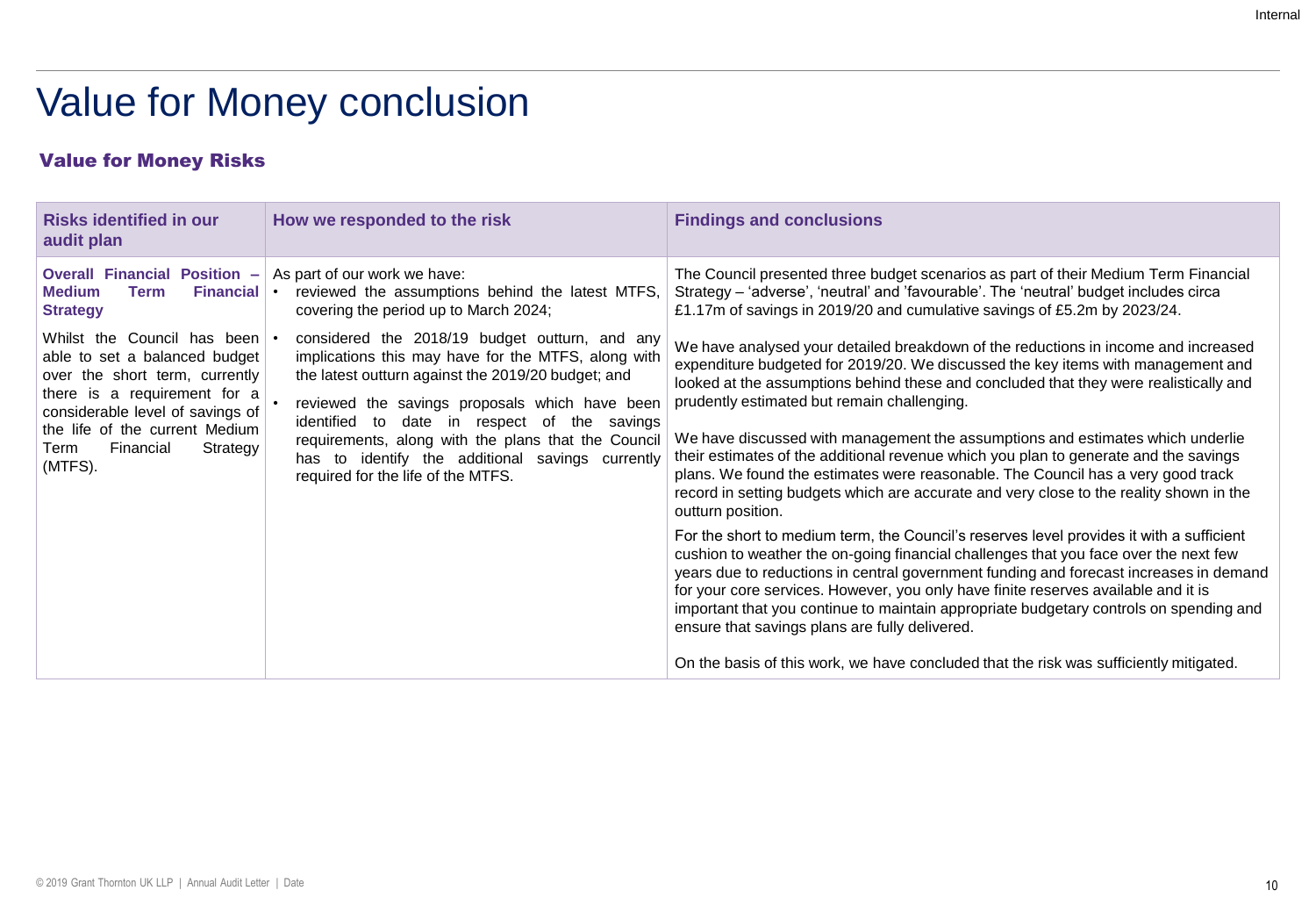# Value for Money conclusion

### Value for Money Risks

| <b>Risks identified in our</b><br>audit plan                                                                                                                                                                                               | How we responded to the risk                                                                                                                                                                                                                                         | <b>Findings and conclusions</b>                                                                                                                                                                                                                                                                                                                                                                                                                                                                                                                                                                                                                                                                                                                                                                                                                                                                                                                                                                                                                                                                                                                                                                                                                                                                                                                                                                                                                                                                                                                                                                                                                                                                                                                                                                                                                              |
|--------------------------------------------------------------------------------------------------------------------------------------------------------------------------------------------------------------------------------------------|----------------------------------------------------------------------------------------------------------------------------------------------------------------------------------------------------------------------------------------------------------------------|--------------------------------------------------------------------------------------------------------------------------------------------------------------------------------------------------------------------------------------------------------------------------------------------------------------------------------------------------------------------------------------------------------------------------------------------------------------------------------------------------------------------------------------------------------------------------------------------------------------------------------------------------------------------------------------------------------------------------------------------------------------------------------------------------------------------------------------------------------------------------------------------------------------------------------------------------------------------------------------------------------------------------------------------------------------------------------------------------------------------------------------------------------------------------------------------------------------------------------------------------------------------------------------------------------------------------------------------------------------------------------------------------------------------------------------------------------------------------------------------------------------------------------------------------------------------------------------------------------------------------------------------------------------------------------------------------------------------------------------------------------------------------------------------------------------------------------------------------------------|
| <b>Brexit</b><br>With the UK due to leave the<br>European Union on 29 March<br>2019, there will be national and<br>local implications resulting from<br>Brexit that will impact on the<br>Authority and which it will need<br>to plan for. | As part of our work we have:<br>reviewed your arrangements and plans to mitigate<br>any risks on Brexit. Our review will focus on areas<br>such as workforce planning, supply chain analysis,<br>regulatory impact and impacts on finances including<br>investments. | At the time of writing our audit plan, the UK was due to exit from the EU on 29 March<br>2019. This was delayed and Brexit is now expected to happen on a revised date of 31<br>October 2019. Therefore the expected risk related to the impact of Brexit has not<br>materialised within the period covered by this report. However we have considered the<br>level of preparedness and planning undertaken by the Council.<br>The Council is part of the Kent Resilience Forum and work undertaken to assess the risk<br>and prepare for Brexit have included work undertaken with in the Council as part of a<br>multi agency approach. The overall approach has involved considering the risk from a<br>no-deal scenario and the areas which it would impact;<br>Co-ordination of the approach and risk assessment across the county through the<br>Kent Resilience Forum. Through this body the Council has participated in exercises<br>to test plans related to identified risks such as transport<br>Brexit briefings have been provided to the Council in order keep members informed<br>of progress.<br>The Council has tested the ability of its systems to cope with staff working from home<br>and the ability of sufficient staff to get to work for customer facing roles and to ensure<br>the continuing provision of key Council services such as waste collection.<br>The Council's website also provides helpful links to where residents and businesses<br>can get the most up to date advice including government's official source for a wide-<br>range of information for residents and businesses about the UK leaving the EU.<br>On the basis of this work, we have concluded that the risk was sufficiently mitigated<br>based on the information the Council has had in order to prepare for the impact of Brexit<br>at this time. |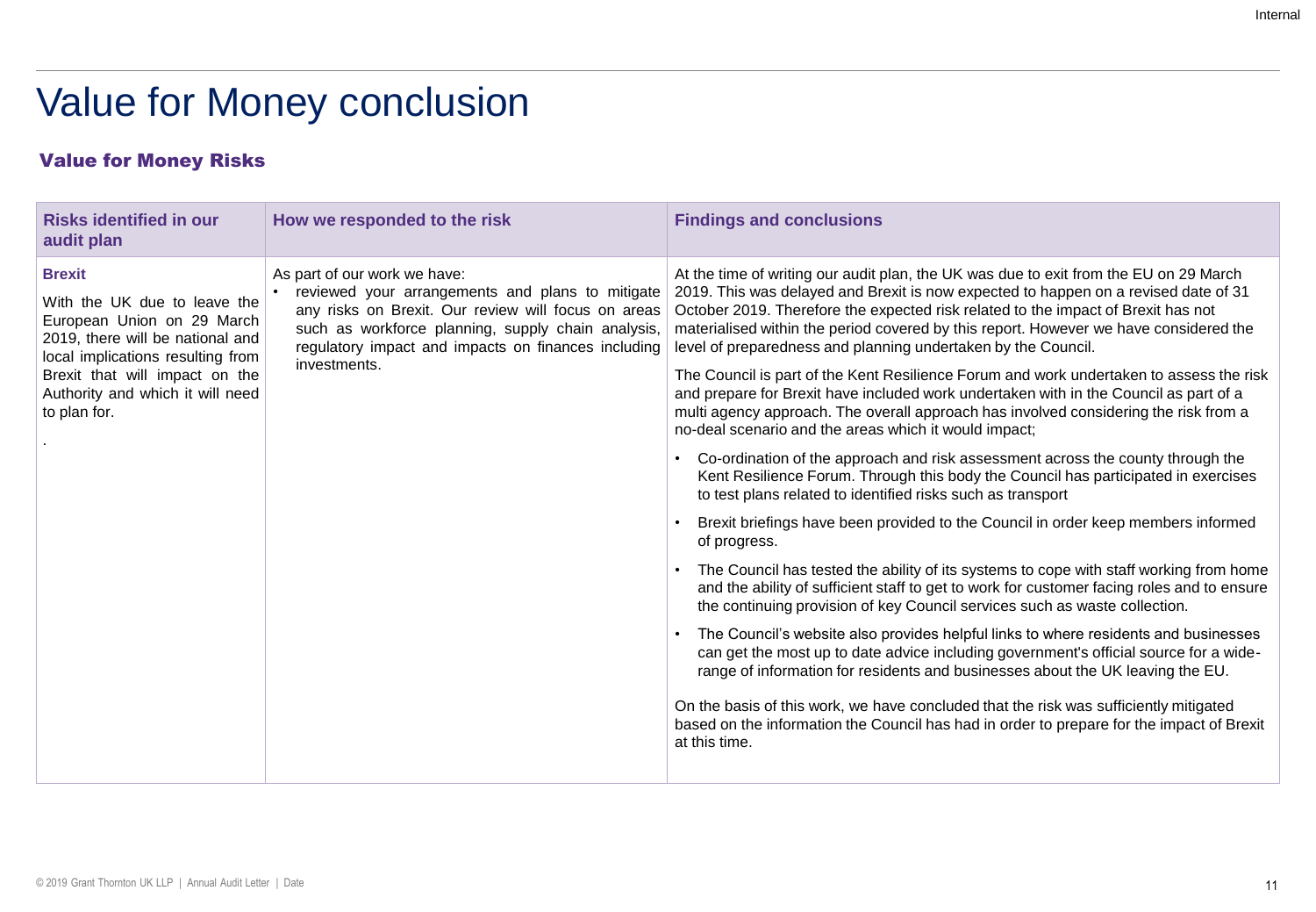# A. Reports issued and fees

We confirm below our final reports issued and fees charged for the audit and provision of non-audit services.

### Reports issued

| <b>Report</b>                                         |        | Date issued                             |        |
|-------------------------------------------------------|--------|-----------------------------------------|--------|
| Audit Plan                                            |        | 18 March 2019                           |        |
| <b>Audit Findings Report</b>                          |        | 30 July 2019<br>15 August 2019          |        |
| Annual Audit Letter                                   |        | 15 September 2019                       |        |
| <b>Fees</b>                                           |        |                                         |        |
|                                                       |        | <b>Planned Actual fees 2017/18 fees</b> |        |
|                                                       |        | £<br>£                                  | £      |
| Statutory audit                                       | 38,866 | 44,866                                  | 50,475 |
| <b>Housing Benefit Grant Certification</b><br>2017/18 | 10,000 | 20,000                                  | 11,418 |
| <b>Total fees</b>                                     | 48,866 | 64,866                                  | 68,193 |

### Audit fee variation

As outlined in our audit plan, the 2018-19 scale fee published by PSAA of £38,866 assumes that the scope of the audit does not significantly change. There are a number of areas where the scope of the audit has changed, which has led to additional work. These are set out in the following table.

| Area                                                           | Reason                                                                                                                                                                                                                                                                                                                                                                                                     | Fee<br>proposed |
|----------------------------------------------------------------|------------------------------------------------------------------------------------------------------------------------------------------------------------------------------------------------------------------------------------------------------------------------------------------------------------------------------------------------------------------------------------------------------------|-----------------|
| <b>Assessing the</b><br>impact of the<br><b>McCloud ruling</b> | The Government's transitional arrangements<br>for pensions were ruled discriminatory by the<br>Court of Appeal last December. The Supreme<br>Court refused the Government's application for<br>permission to appeal this ruling. As part of our<br>audit we have reviewed the revised actuarial<br>assessment of the impact on the financial<br>statements along with any audit reporting<br>requirements. | £800            |
| <b>Pensions - IAS</b><br>19                                    | The Financial Reporting Council has<br>highlighted that the quality of work by audit<br>firms in respect of IAS 19 needs to improve<br>across local government audits. Accordingly,<br>we have increased the level of scope and<br>coverage in respect of IAS 19 this year to<br>reflect this.                                                                                                             | £1,200          |
| <b>PPE Valuation -</b><br>work of experts                      | As above, the Financial Reporting Council has<br>highlighted that auditors need to improve the<br>quality of work on PPE valuations across the<br>sector. We have increased the volume and<br>scope of our audit work to reflect this.                                                                                                                                                                     | £2,400          |
| <b>Finalisation of</b><br>review of revised<br>accounts        | The completion process for the 2018/19<br>2018/19 audit and included review of multiple versions of the<br>accounts due to the identification of audit<br>adjustments. This resulted in additional<br>resource being required to finalise the audit.                                                                                                                                                       | £1,600          |
| <b>Total</b>                                                   |                                                                                                                                                                                                                                                                                                                                                                                                            | £6,000          |

**Fee variations are subject to PSAA approval.**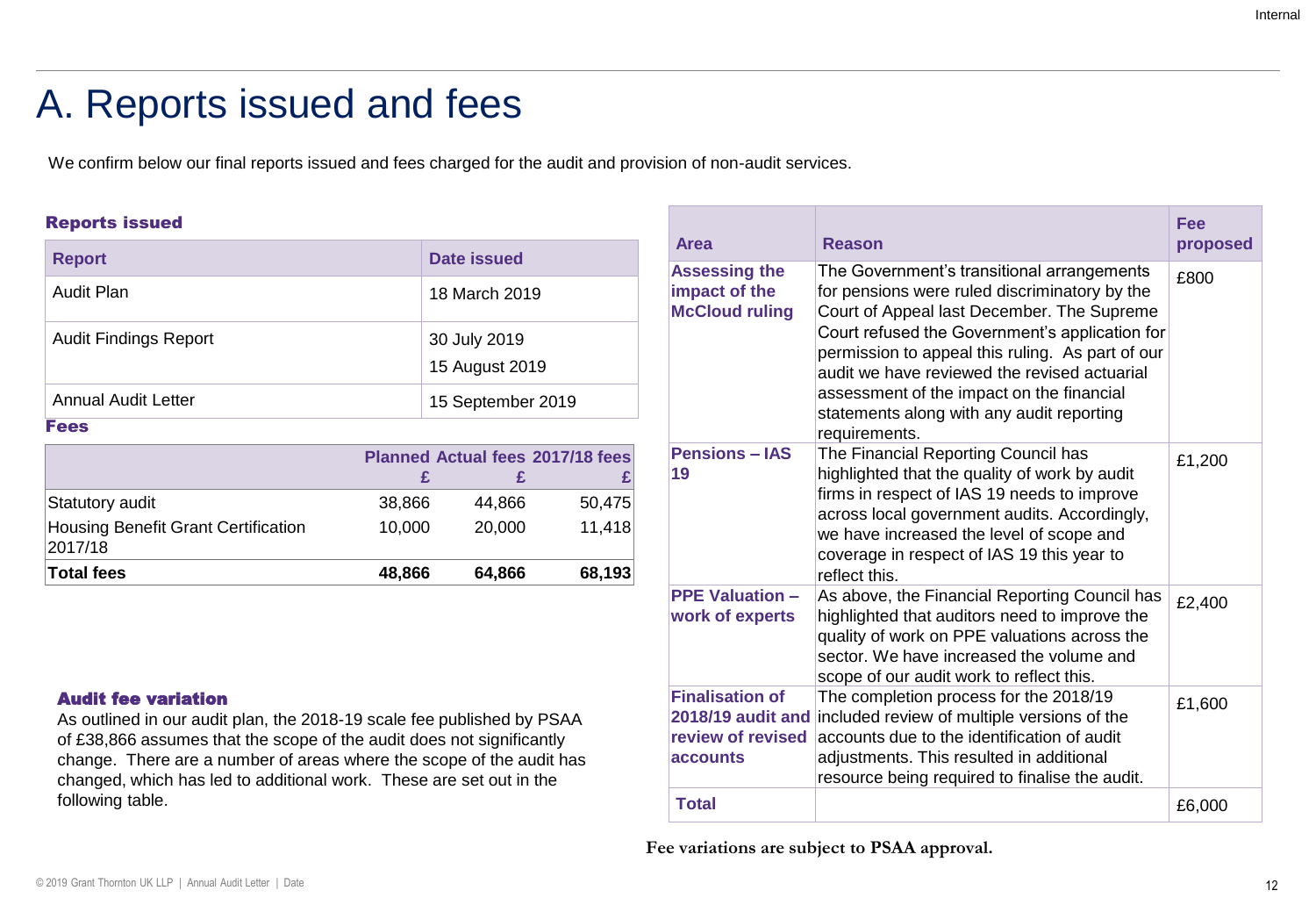Our commitment to our local government clients

- Senior level investment
- Local presence enhancing our responsiveness, agility and flexibility.
- High quality audit delivery
- Collaborative working across the public sector
- Wider connections across the public sector economy, including with health and other local government bodies
- Investment in Health and Wellbeing, Social Value and the Vibrant Economy
- Sharing of best practice and our thought leadership.
- Invitations to training events locally and regionally – bespoke training for emerging issues
- Further investment in data analytics and informatics to keep our knowledge of the areas up to date and to assist in designing a fully tailored audit approach



- We work closely with our clients to ensure that we understand their financial challenges, performance and future strategy.
- We deliver robust, pragmatic and timely financial statements and Value for Money audits relationship
- We have an open, two way dialogue with clients that support improvements in arrangements and the audit process with our

 Feedback meetings tell us that our clients are pleased with the service we deliver. We are not complacent and will continue to improve further clients– why are. we best placed?

- Our locally based, experienced teams have a commitment to both our clients and the wider public sector
- We are a Firm that specialises in Local Government, Health and Social Care, and Cross Sector working, with over 25 Key Audit Partners, the most public sector specialist Engagement Leads of any firm
- We have strong relationships with CIPFA, SOLCAE, the Society of Treasurers, the Association of Directors of Adult Social Care and others.

#### **The Local Government economy**

New

Our

- Local authorities face unprecedented challenges including: - Financial Sustainability – addressing funding gaps and balancing needs against resources Service Sustainability - Adult Social Care funding gaps and pressure on Education, Housing, **Transport** - Transformation – new models of delivery, greater emphasis on partnerships, more focus on economic development - Technology – cyber security and risk management At a wider level, the political environment remains complex: The government continues its negotiation with the EU over Brexit, and future arrangements remain uncertain. opportunities and challenges for your community
	- We will consider your arrangements for managing and reporting your financial resources as part of our work in reaching our Value for Money conclusion.
	- We will keep you informed of changes to the financial reporting requirements for 2018/19 through on-going discussions and invitations to our technical update workshops.

 Early advice on technical accounting issues, providing certainty of accounting treatments, future financial planning implications and resulting in draft statements that are 'right first time' Delivering real<sup>•</sup> value through: .

- Knowledge and expertise in all matters local government, including local objections and challenge, where we have an unrivalled depth of expertise.
	- Early engagement on issues, especially on ADMs, housing delivery changes, Children services and Adult Social Care restructuring, partnership working with the NHS, inter authority agreements, governance and financial reporting
	- Implementation of our recommendations have resulted in demonstrable improvements in your underlying arrangements, for example accounting for unique assets, financial management, reporting and governance, and tax implications for the Cornwall Council companies
	- Robust but pragmatic challenge seeking early liaison on issues, and having the difficult conversations early to ensure a 'no surprises' approach – always doing the right thing
	- Providing regional training and networking opportunities for your teams on technical accounting issues and developments and changes to Annual Reporting requirements
	- An efficient audit approach, providing tangible benefits, such as releasing finance staff earlier and prompt resolution of issues.

### Grant Thornton in Local Government

#### Our client base and delivery



- We audit over 150 local government clients
- We signed 95% of our local government opinions in 2017/18 by 31 July
- In our latest independent client service review, we consistently score 9/10 or above. Clients value our strong interaction, our local knowledge and wealth of expertise.

#### Our connections

- We are well connected to MHCLG, the NAO and key local government networks
- We work with CIPFA, Think Tanks and legal firms to develop workshops and good practice
- We have a strong presence across all parts of local government including blue light services
- We provide thought leadership, seminars and training to support our clients and to provide solutions

#### Our people

- We have over 25 engagement leads accredited by ICAEW, and over 250 public sector specialists
- We provide technical and personal development training
- We employ over 80 Public Sector trainee accountants

#### Our quality

- Our audit approach complies with the NAO's Code of Audit Practice, and International Standards on Auditing
- We are fully compliant with ethical standards
- Your audit team has passed all quality inspections including QAD and AQRT

#### Our technical support

- We have specialist leads for Public Sector Audit quality and technical
- We provide national technical guidance on emerging auditing, financial reporting and ethical areas
- Specialist audit software is used to deliver maximum efficiencies

<del>int</del>ernal